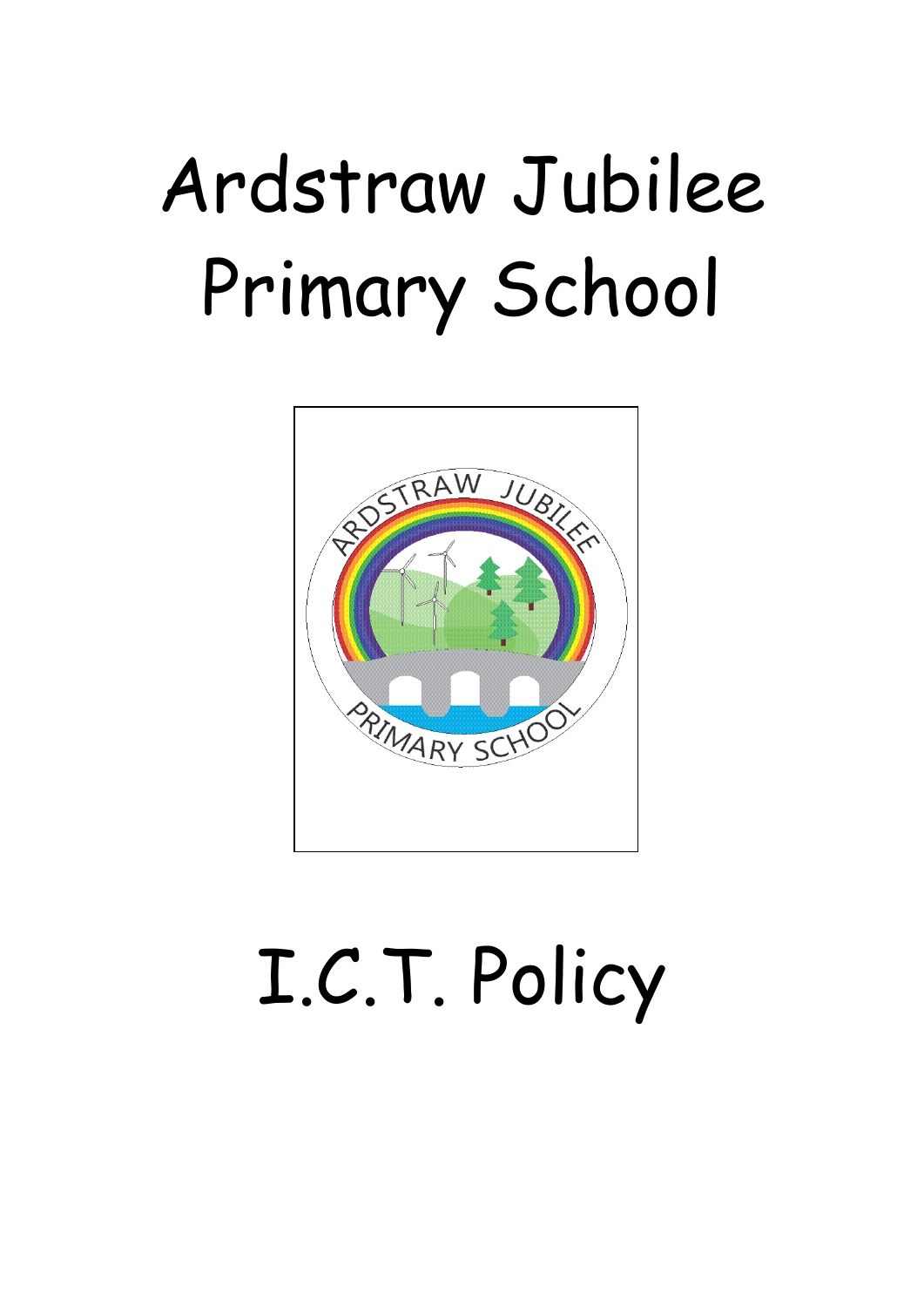Ardstraw Jubilee's ICT Policy is a statement of the beliefs, values and goals of our school.

This policy makes clear statements to ensure provision, continuity and equal opportunities across all key stages. It is compatible with all existing policies and should be read along with The E-Safety Policy and Acceptable Use of ICT Agreement.

# **The Role of ICT in the Curriculum**

"At the heart of our curriculum lies an explicit emphasis on the development of skills and capabilities for lifelong learning and for operating effectively in society." (Pg.5. Primary Curriculum Document)

Using Information and Communications Technology is one of three cross curricular skills:

- Communication
- Using Mathematics
- Using Information and Communications Technology

## **Using Information and Communications Technology**

Information and Communications Technology across the curriculum has the potential to transform and enrich children's learning experiences and environments. It can empower children, develop self esteem and promote positive attitudes to learning. Additionally, the creative use of ICT has the potential to improve children's thinking skills, providing them with opportunities to become independent, self-motivated and flexible learners.

Children should develop the skills of Using ICT by engaging in meaningful research and purposeful activities set in relevant contexts. They should use ICT to handle and communicate information, solve problems, pose questions and take risks. They should process, present and exchange their ideas and translate their thinking into creative outcomes that show an awareness of audience and purpose. They should also use ICT to collaborate within and beyond the classroom, to share and exchange their work and to exhibit and showcase their learning.

## **Rationale**

Why should our children use ICT?

. ICT can enhance the learning process across all areas of the curriculum.

. ICT enables children to undertake activities which would be difficult to pursue in any other way.

. ICT takes the laborious routine out of some text and information tasks giving greater scope for children's creativity.

. ICT can motivate and enthuse children.

. In the information society in which we live, children need to develop ICT skills in order to access relevant information.

. ICT gives children immediate access to richer source materials.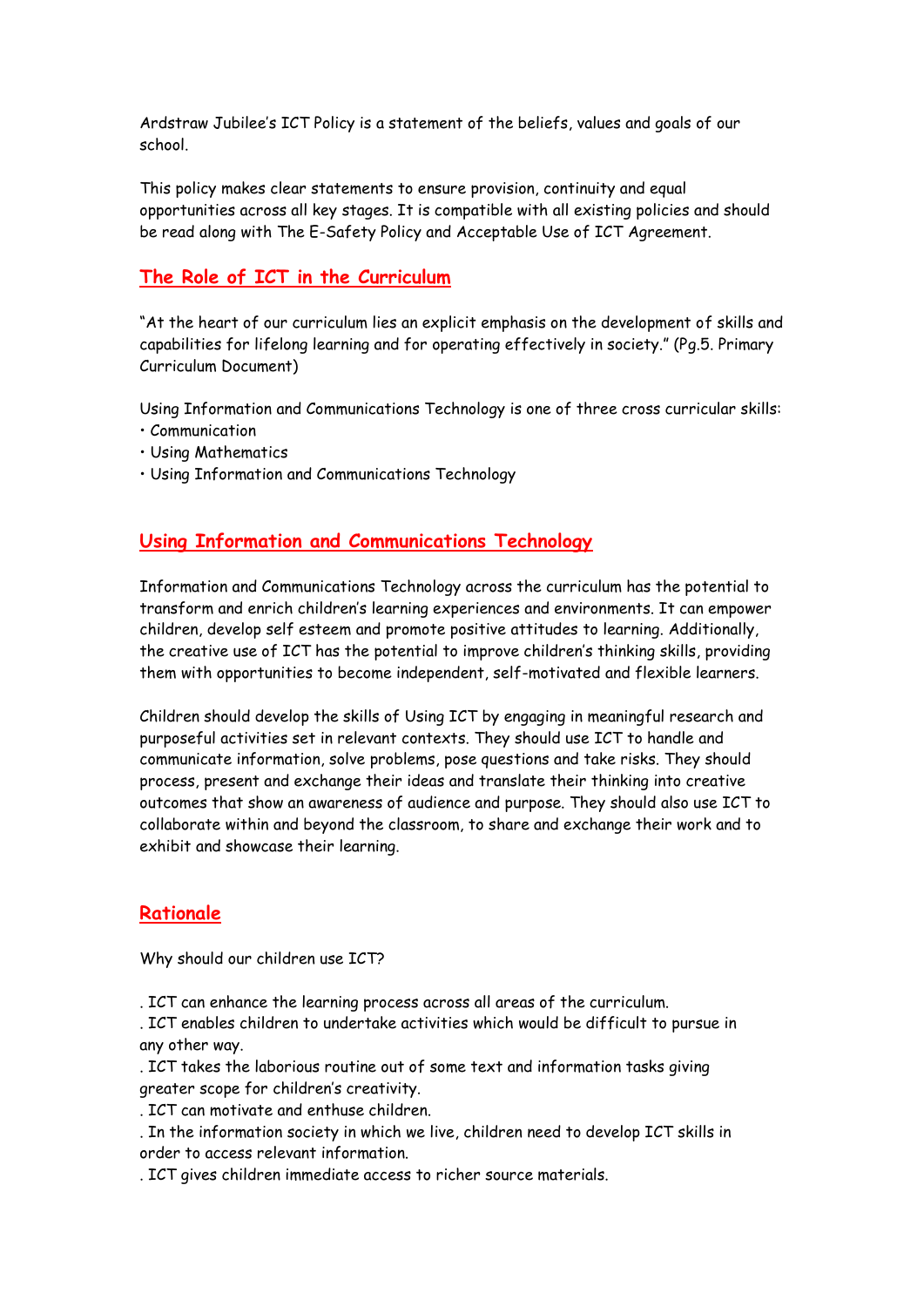. ICT has the flexibility to meet the individual needs and abilities of each child catering for both weak and high achievers.

- . ICT promotes access for children with learning difficulties.
- . ICT offers potential for effective group work and collaborative learning.
- . ICT supports different types of learners audio, visual and kinaesthetic.
- . ICT promotes and develops thinking skills.

## **Aims**

Our aims in using ICT are to:

- To raise levels of pupil competence and confidence in using ICT -by developing children's knowledge, understanding and skills in using a range of ICT tools to enhance learning experiences across the curriculum
- To raise levels of teacher competence and confidence in integrating ICT into their planning, teaching and assessment of children's work (using ICT as an integral part of the processes and the management of teaching and learning)
- To provide access to electronic sources of information and interactive learning resources
- Instil in children a sense of confidence, achievement and enjoyment.
- To enable children and teachers to have access to immediate and up-to-date sources of information.
- Encourage children to select and use ICT appropriate to the task.
- Develop practical skills in the use of ICT and the ability to apply these skills to the solving of relevant and worthwhile problems.
- To develop children's independent learning skills using ICT across the curriculum
- To develop information handling and research skills.

## **Strategies for use of ICT**

. ICT skills are taught to the children and then opportunities planned for the children to apply their new skills across the curriculum, as appropriate.

- . ICT should be integrated into each area of study to support and enrich children's learning.
- . All children are given access opportunities through management of ICT resources.
- . ICT is offered as an entitlement for all children it should not be perceived as a punishment or reward.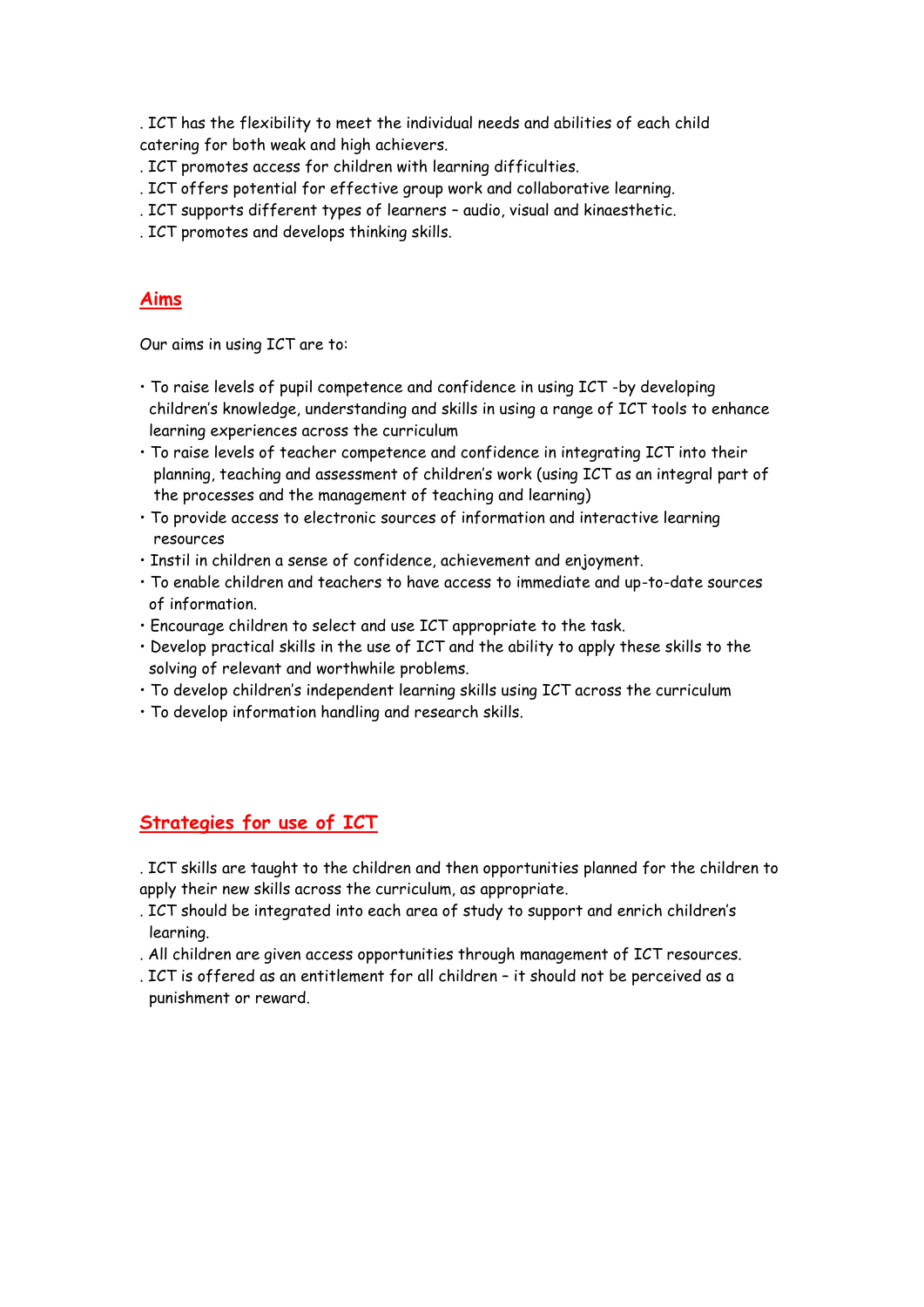## **The "Five Es"**

Across the curriculum, at a level appropriate to their ability, children should develop their ICT skills to:

#### **Explore**

Children should be enabled to:

- access and manage data and information;
- research, select, process and interpret information;
- investigate, make predictions and solve problems through interaction with digital tools;
- Understand how to keep safe and display acceptable online behaviour.

#### **Express**

Children should be enabled to:

• create, develop, present and publish ideas and information using a range of digital media;

• Create information and multimedia products using a range of assets.

#### **Exchange**

Children should be enabled to:

- communicate using a range of contemporary methods and tools;
- Share, collaborate, exchange and develop ideas digitally.

## **Evaluate**

Children should be enabled to:

- talk about, review and make improvements to work, reflecting on the process and outcome;
- consider the sources and resources used

## **Exhibit**

Children should be enabled to:

- manage and present their stored work;
- Showcase their learning across the curriculum.

## **ICT Resources**

ICT includes the use of equipment that enables users to communicate, collaborate or to manipulate information electronically.

The school has a networked ICT system consisting of PCs, laptops, printers, a scanner and a webcam provided by the C2k Managed Service. We also have a colour photocopier which is linked to the c2K network, meaning each teacher can print to the colour photocopier from their classroom. Each classroom has a minimum of 3 PCs/Laptops for use by the children, as well as 6 ipads. Year 6/7 also have 6 Kindles.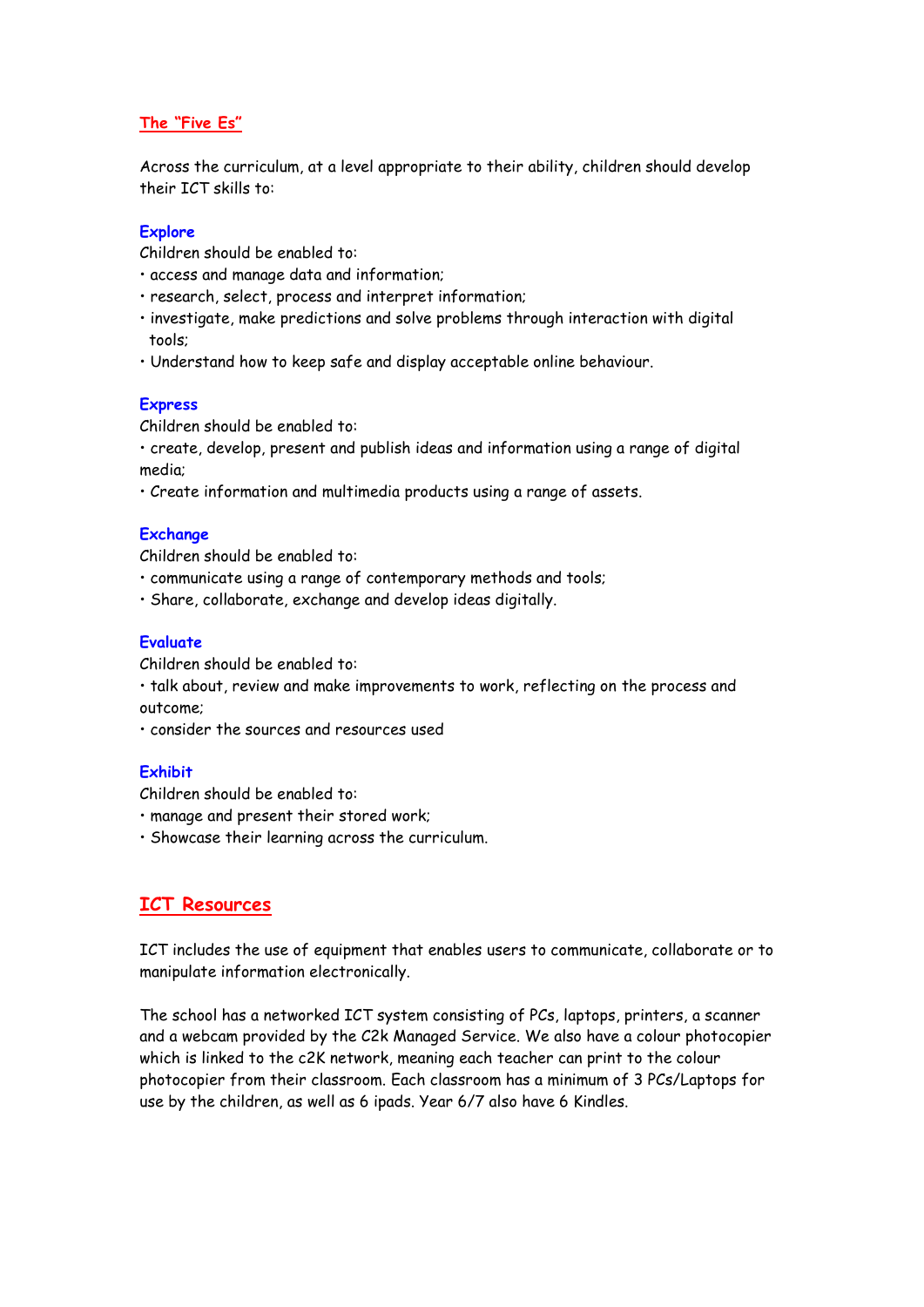Each classroom has an interactive white board. There is also an interactive whiteboard in the multi-purpose room. The school has four digital cameras (one for each class), a Flip camera and Tuff cameras which are digital video cameras.

#### Other Resources

Other ICT resources used by the school include:

- · CD Players
- · Recording devices
- · Headphones, Junction Boxes
- · Calculators
- Telephone and Fax Machine
- Data Projectors
- Programmable Devices Roamers / Bee-Bots
- Scanner

#### **Organisation of Resources**

• There are a minimum of 3 networked PCs/Laptops with full internet connection in each classroom.

• All c2K PC's provide over 70 software titles to suit curriculum needs. Teachers select software titles appropriate to children's needs and abilities, taking into account progression from P1-P7.

• All classrooms are equipped with c2K PCs which provide connection to the Internet.

• Through the network there are shared printing facilities. Teachers have the option of printing to the colour photocopier and black + white photocopier from their classrooms.

• Laptops are available for use on network, standalone classroom use and for home use. Teacher laptops can be taken home for planning and preparation of resources and planners.

• Teachers may connect laptops to network points within school in order to carry out personal research, planning etc.

• Certain resources are centrally stored/may be obtained from ICT Co-ordinator. These include e.g. digital cameras and the Flip digital video camera.

As children progress from P1-P7 they are given opportunities to use a wide variety of these ICT resources.

## **Access**

#### **Pupil Access**

• All children have a unique username and password. They know the importance of keeping their username and password private.

• Through c2K computers all children have access to software titles appropriate to their curriculum needs and learning needs.

• Through c2K computers all children have access to the Internet.

• Through the network, children in each classroom have access to both colour and black and white printing facilities.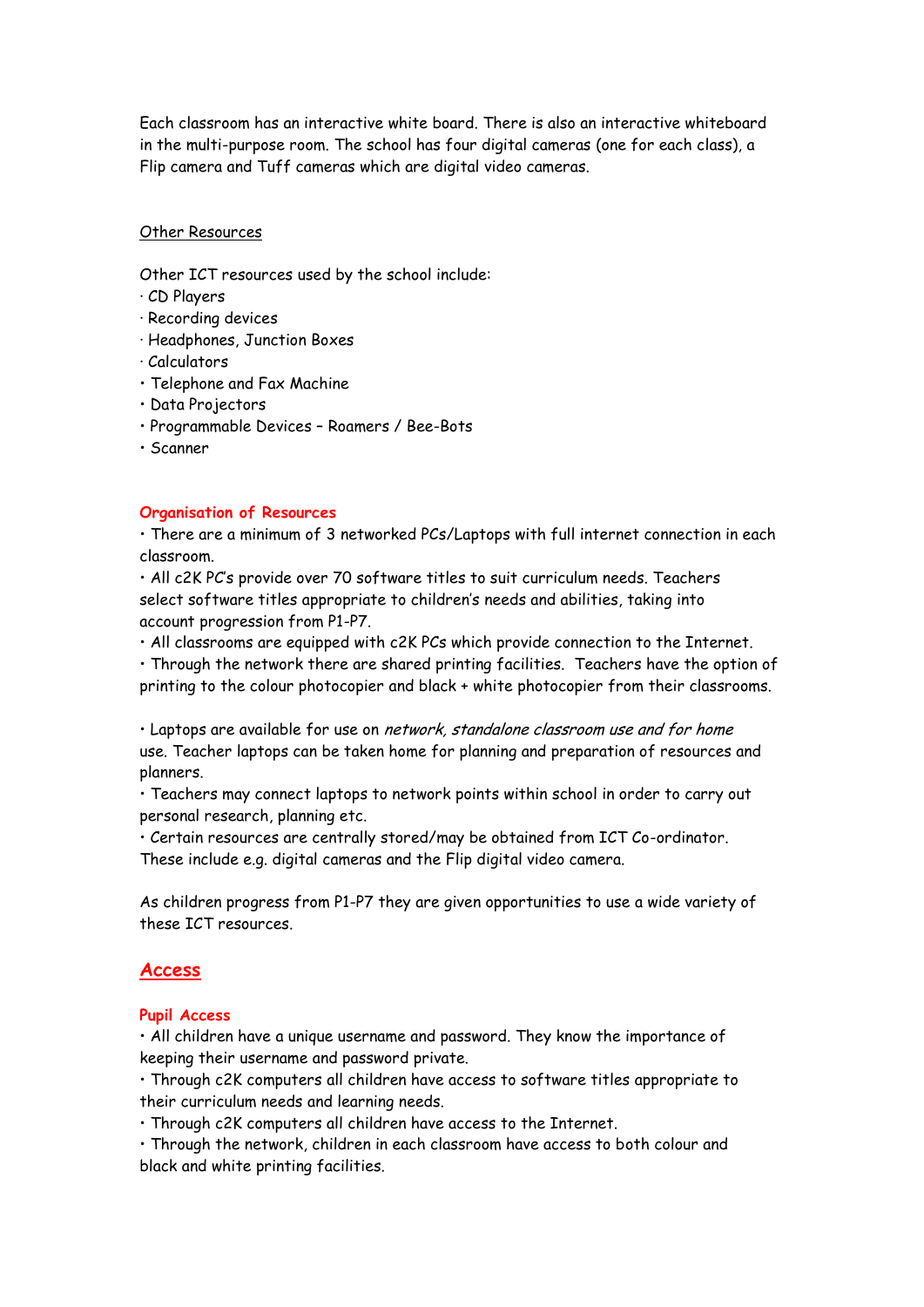#### **Pupil Assistance and Supervision**

• Children use ICT resources under the guidance of the Classroom Teacher, SENCO or Learning Support.

• The use of the Internet is always a supervised activity

#### **Teacher Access**

• All teachers have access to the c2K system with a unique username and password. All teachers are aware of the importance of keeping their username and password confidential.

• Through c2K computers all teachers have access to software titles appropriate to their curriculum planning needs and classroom practice.

• Through c2K computers/laptops all teachers have access to the Internet.

• All teachers have access to laptops available for use on the network and for home use.

• All teachers have access to ICT equipment such as the data projector, interactive whiteboard, digital camera, etc. to facilitate a variety of teaching approaches.

## **Classroom Management of ICT Resources**

Where appropriate, children will have opportunities to use ICT resources to carry out:

- Individual work
- Group activities
- Children will generally work in pairs at the computer.
- Whole class activities

Children may share in a computer-led activity where an interactive whiteboard is used or where there is access to a computer suite.

All children will have planned opportunities to use ICT resources. A variety of opportunities will be planned across the curriculum to give children opportunities to develop their skills. The computer will not be used as a reward for the child who has completed his/her work first.

## **Planning, Monitoring and Evaluating**

#### **Planning at Whole School Level**

The teaching staff consults on how ICT is incorporated into the School Development Plan. In consultation with all staff an ICT Action Plan is drawn up annually by the ICT Co-ordinator and is reviewed by all staff as appropriate. A line of development for ICT, ensuring progression and continuity for children from P1-P7, has been drawn up and is implemented on a rolling 2 year cycle.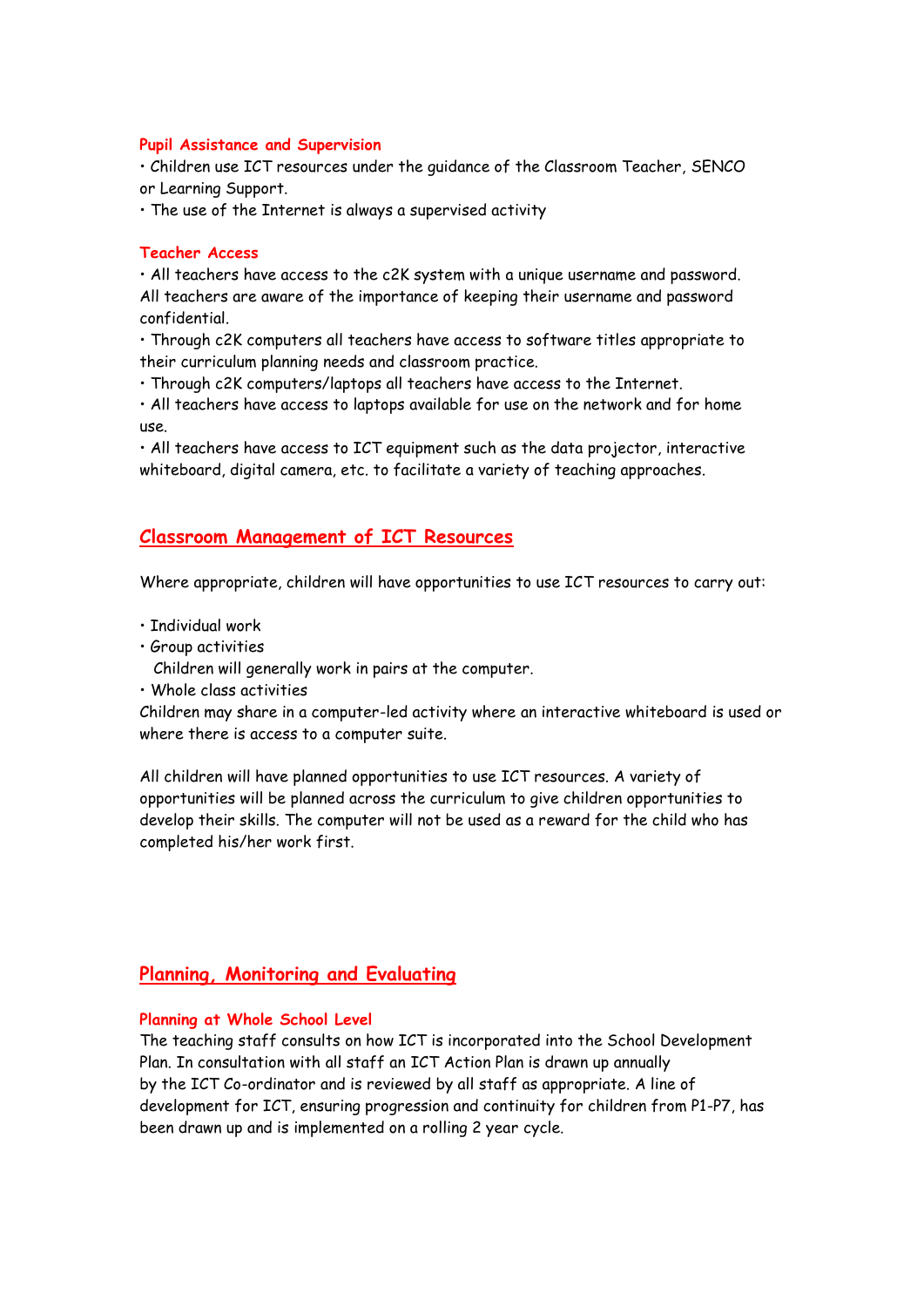#### **Planning at Year-Group and Class Levels**

ICT is embedded into Schemes of Work/Yearly Planners. It is also integrated into sixweekly planners taking account of progression. Teachers meet to discuss and review progress, share experiences of using ICT, look at samples of children's work and discuss effectiveness of planning.

## **Assessment, Recording and Reporting**

Children's use of ICT is assessed and recorded by the classroom teacher using the following approaches:

Formative Assessment Methods – observing and questioning during classroom activities. The child's ICT achievements are recorded by the teacher completing a check list of skills.

Summative Assessment Methods – collecting samples of children's work using ICT. Also at the end of each key stage, the Primary Four and Seven children have their work formally assessed using CCEA's ICT Accreditation Scheme. Children in other year groups regularly complete tasks to assess on-going progress of skills.

Each child has a folder of evidence of their ICT work, along with a completed Checklist of skills attained. Teachers report to the next teacher by discussing progress, passing on samples of work and information/checklists regarding skills and levels. Teachers report to parents and also on the child's formal report at the end of the year where each child's competences and skills form a part of the written report. Statutory Assessment of ICT will begin in September 2016.

## **Provision for Pupils with Additional Needs**

It is important to recognise the potential of ICT to help address children's individual learning needs. ICT is used to enhance the learning experiences of children with additional needs within the school.

Teachers are familiar with the variety of graded levels within frequently used software in order to provide differentiation and cater for children with additional needs within their classrooms. There are a number of software programmes available to support the Literacy and Numeracy skills of children with additional needs. The use of these programmes will be identified in IEPs.

• Where appropriate specialist hardware equipment, such as a touch screen, big mouse, big keyboard etc. will be made available to meet a child's needs • Where appropriate, specific software is used to assist learning

Where children are working in withdrawal groups they will have access to appropriate ICT resources.

#### **Equity of Access**

All children will have equity of access to the use of ICT across the curriculum. The school will guard against gender stereotyping with encouragement given to both girls and boys to engage in ICT related activities. Children of all ages, ability levels, and backgrounds will have equal access to ICT resources.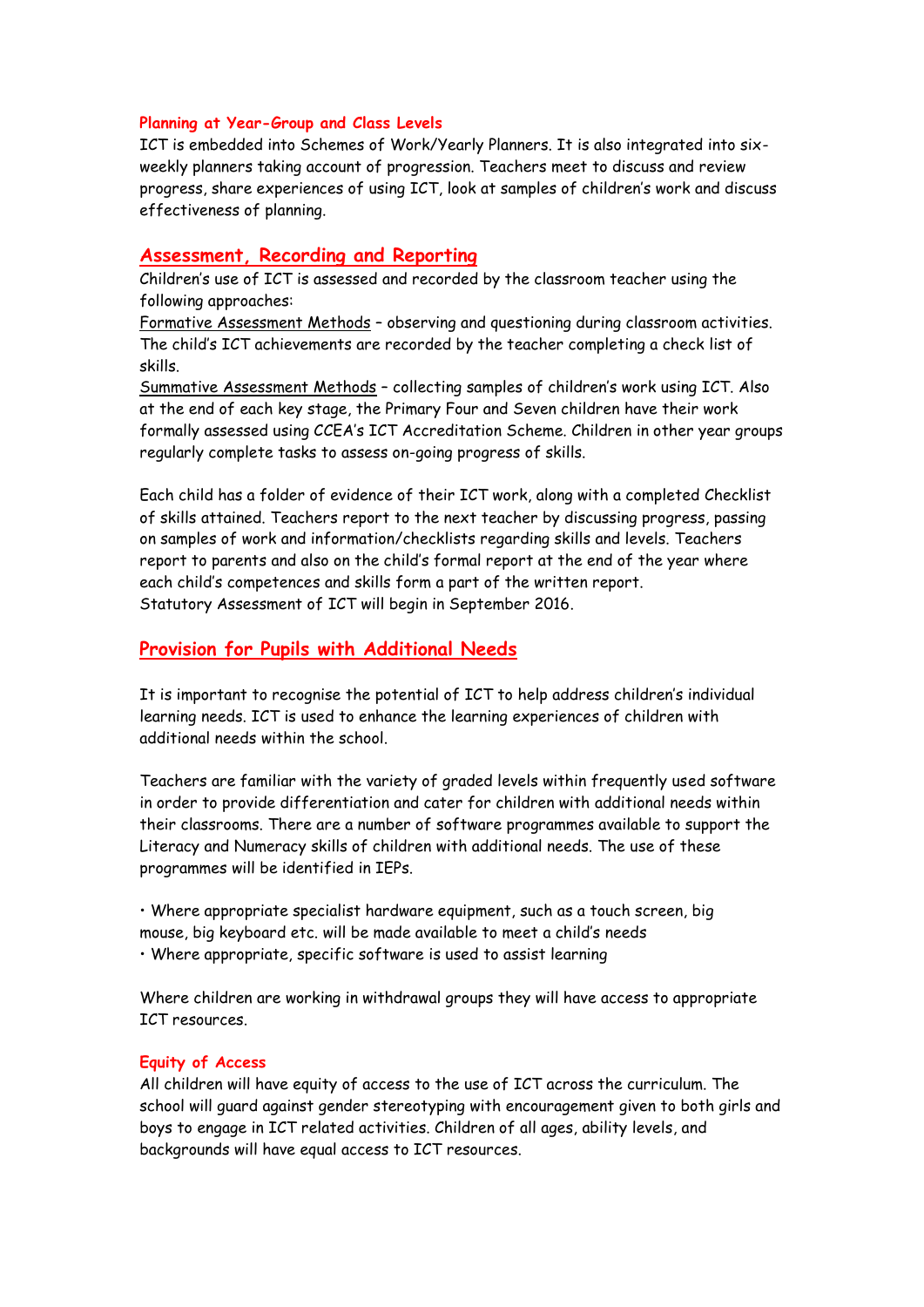It is important that children who do not have ICT resources at home should not be disadvantaged. An audit of children's resources at home is carried out on a regular basis. Each class teacher uses this information sensitively to plan for children who have no or limited access at home.

# **Health and Safety**

In all classrooms consideration is given to health and safety in the location and positioning of equipment. The following issues are addressed:

#### **Position and Posture of the child**

Children should be seated correctly at the computer:

• When using the computer the child should be able to sit upright on a chair which gives some back support, having their arms roughly horizontal when using a keyboard.

• The child's body should face forwards, not twisted sideways.

• The child's feet should reach the floor. A footstool may be used where necessary.

Ideally the chair height will be adjustable to suit all the people who will use it.

• Children sharing a computer should be encouraged to make sure that everyone in the group can see without straining.

• Children should be looking down at the screen with the top of the screen roughly at their eye level.

• Children should be shown how to hold the mouse lightly in the widest part of their hand so that a very small movement is needed to click a button.

#### **Furniture**

• The computer table/bench should be of a height appropriate to the size of the child.

• The monitor should be kept well back from the front edge of the table/bench.

• There should be space on the computer table/bench for the keyboard in front of the monitor.

• There should be enough space on the computer table for a mouse mat to be used.

• Computers should be positioned to avoid glare from light or windows.

#### **Reducing Risks**

• Due care will be taken not to overload extension cables or double socket adapters where it is necessary to use such equipment.

- Leads should not trail on the floor.
- Damaged plugs or leads will be replaced.
- Ventilation grills should not be blocked as overheating may occur.
- It is the responsibility of each member of staff to report any faults to the ICT coordinator.

 There is a slight risk of triggering epileptic seizures from excessive screen flicker. As monitors can vary in the steadiness of screen image due care will be taken to use a monitor with minimum screen flicker where an individual child may be at risk.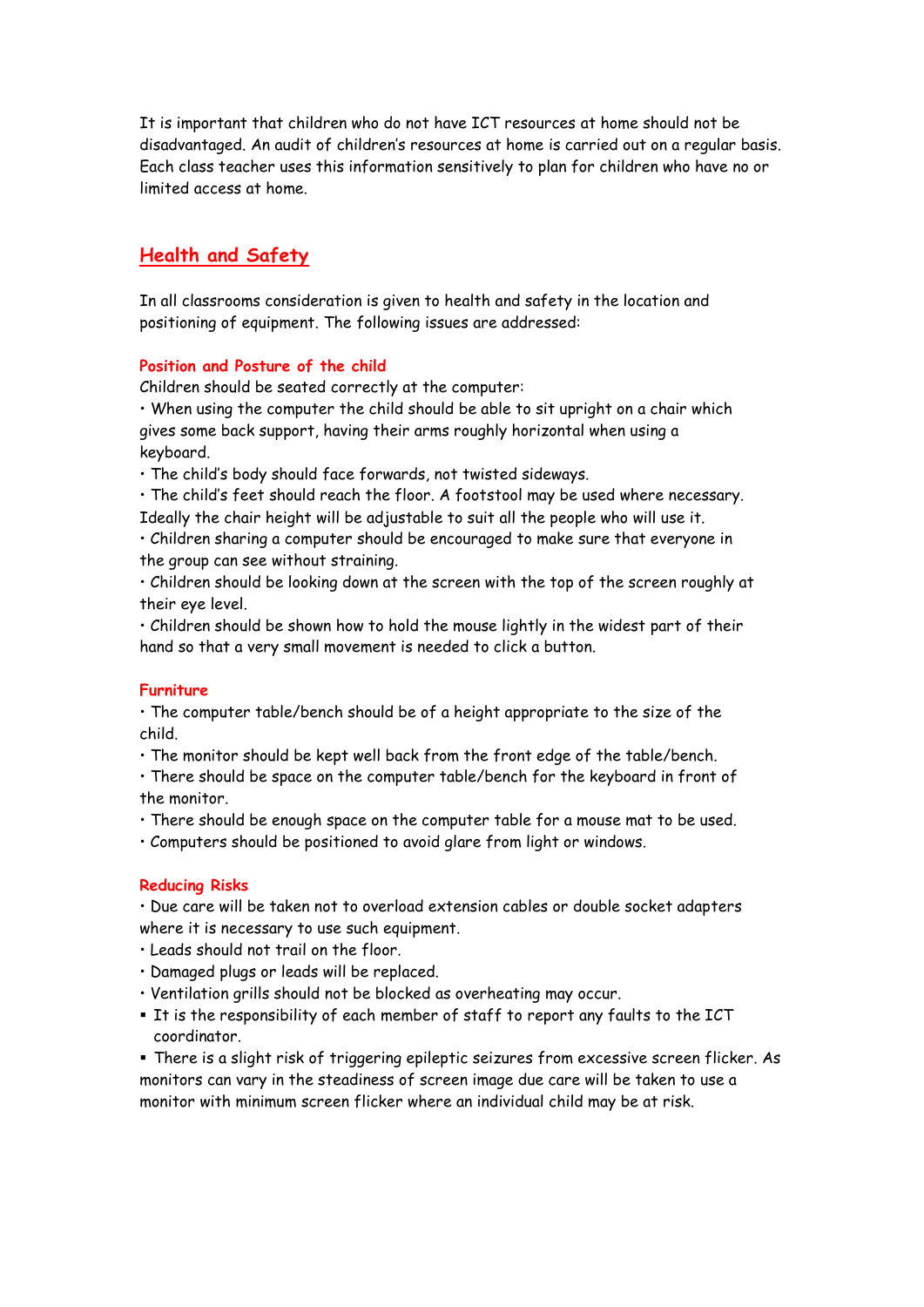# **ICT in the Home and in the Community**

Children will be encouraged to make use of home computers and ICT resources available through other places e.g. the library

Where appropriate children will be given opportunities to make use of ICT resources to: • Carry out research to support classroom work, projects etc.

- To complete work begun in school
- · To carry out or present a homework task

## **Parental/Community Involvement**

We survey parents annually to ascertain need and demand for training courses in ICT and plan according to responses. We also offer information sessions on the use of ipads in their child's education and on E-Safety.

We have a school website, which further develops links with parents and offers the opportunity for parents to access school newsletters, policies and other information, rather than sending home a hard copy.

## **Staff Training**

Staff development in ICT is ongoing within the school. It is our aim to raise the level of teacher competence and confidence in ICT by:

• Giving teachers opportunities to attend INSET – to develop their knowledge and use of ICT across the curriculum.

• Providing in–school support for teachers requiring assistance in developing particular aspects of ICT skills knowledge and understanding. Teaching staff complete an audit of skills and they have the opportunity to highlight areas they would like to become more competent in. The ICT co-ordinator addresses these areas where possible and seeks help from outside school where necessary.

• In-service Days. Some in service days are set aside for training of staff in areas relating to ICT.

# **The role of the ICT Co-Coordinator**

• To provide leadership and direction

• To ensure that the use of ICT is managed and organised to meet school aims and objectives

• To play a key role in school policy development in relation to ICT and teaching and learning

• To set priorities and targets to improve ICT provision

• To support, guide and motivate colleagues -which may require the provision of training of staff

• To contribute to the monitoring and evaluation process – samples of children's work will be monitored each term as well as monitoring of displays around the school and other evidence of children's work.